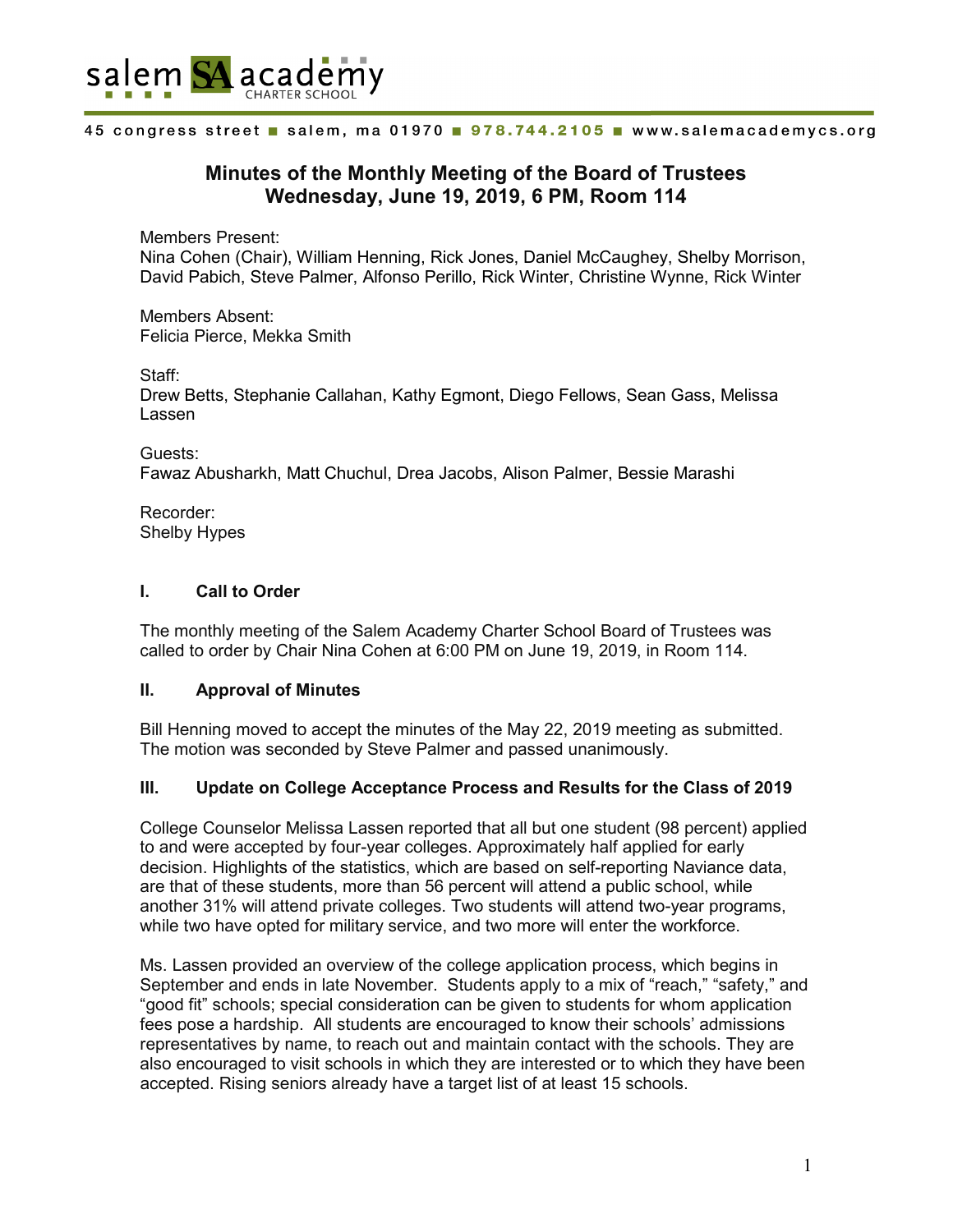

At the staff level, the process includes a transition team for students on an IEP and weekly meetings of the College counselor with both the Adjustment Counselor and the Director of Special Education to ensure everyone is on the same page and that all students know they are supported and capable of pursuing higher education.

Melissa also discussed the importance of financial aid, noting that one school accepted 12 Salem Academy students, but only one opted to attend as the school provides no financial aid. Fifty-five percent of those attending college are Pell Grant eligible, 36 percent for full funding and 19% for partial funding. The relevance of financial aid is highlighted by the fact that nearly two-thirds (65 percent) of our graduates will be paying less than \$10,000 next year, including 35 percent who will be paying less than \$5000. Altogether, Salem Academy graduates received \$219,000 In scholarships. This is in line with our goal of minimizing the debt our students incur. Melissa met one on one with 30 families to review financial aid packages and assist In the decision-making process.

Looking ahead, instead of a FAFSA day, Melissa will meet individually with families regarding loan counseling. We will be implanting the Naviance CCLR (College Career Life Readiness) curriculum. Melissa has already arranged for  $9<sup>th</sup>$  graders to meet at SSU on March MCAS day. She will be meeting with the Athletic Director regarding students pursuing collegiate sports programs. She will also be serving as the president of the North Shore Guidance Directors Association next year.

# **IV. Introductions and Recognitions**

Stephanie Callahan introduced Matt Chuchul and Andrea Jacobs, who are assuming the positions of Principal of the Lower School and Upper School, respectively. Matt is currently teaching  $8<sup>th</sup>$  grade history and coaches cross country; he looks forward to the opportunity to both learn and lead. He will be participating in the Lynch program at Boston College. Drea is new to Salem Academy, but not to the area, having taught math in Lynn, worked with new schools and having done turnaround work with principals in Lawrence. In their comments, Matt and Drea mentioned the importance of doing the best for each student and achieving equity for all students.

Nina Cohen took the opportunity to recognize the invaluable contributions of Sean Gass with a plaque and pen. Sean, the outgoing Upper School Principal, has accepted a new position as Assistant Principal of Wayland High School.

# **V. Public Comment**

Fuzzy Abusharkh expressed his pleasure that Salem Academy was able to recognize graduates with the Seal of Bi-literacy at the graduation. It is a new honor from DESE and a great credential for our graduates.

# **VI. Finance Committee Report**

The work of the Finance Committee was at the heart of the agenda with the presentation of both the monthly financial report and the proposed 2020 budget.

May financials were presented by Alfonso Perillo and show that, with the move of Foundation funding to the school prior to the end of June, we will be close to break-even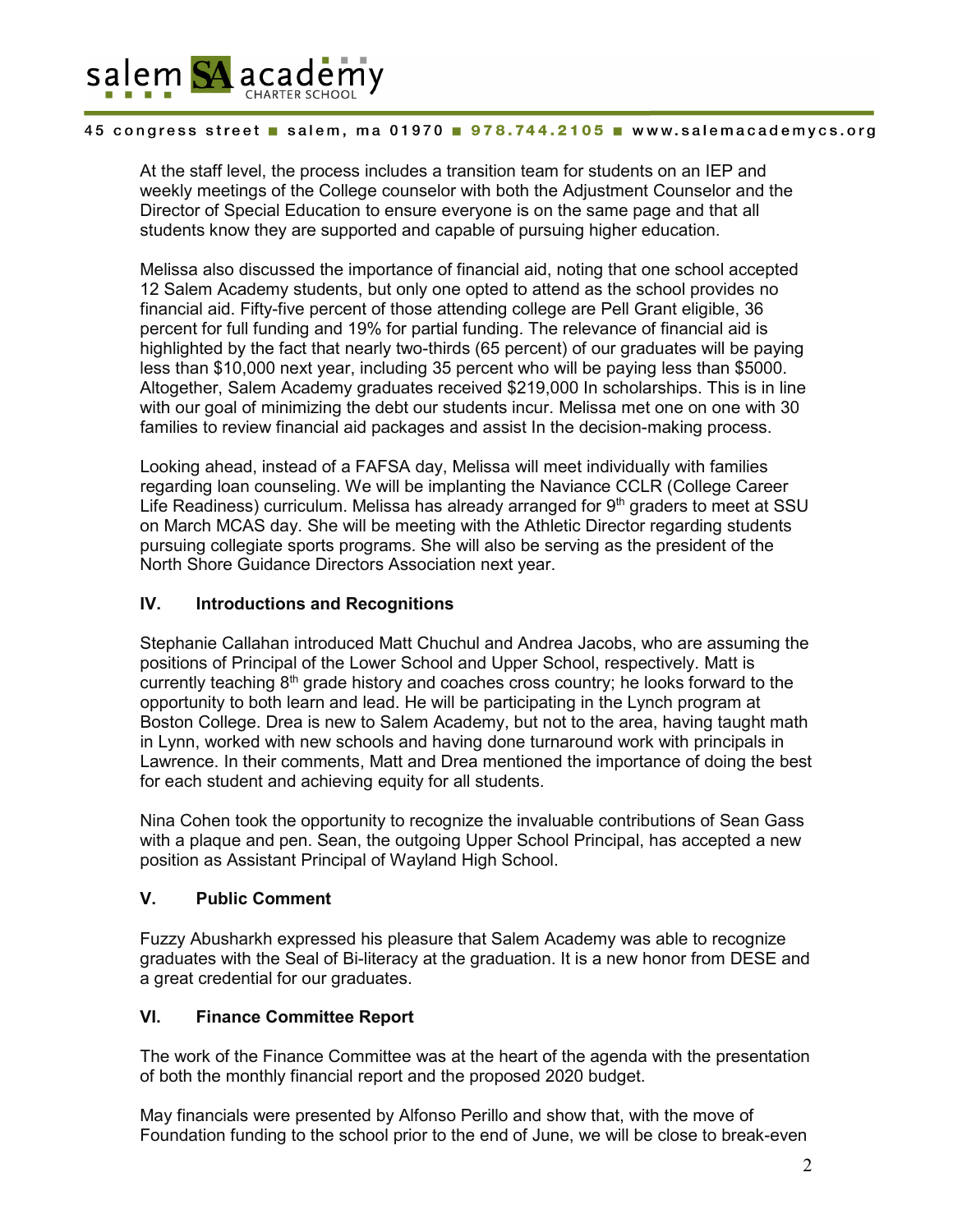

at the end of the fiscal year, regardless of likely final public funding. Key ratios remain stable and, as Bill Henning noted, cash on hand is fine, remembering that the summary sheet line does not include cash from the Foundation. That cash is available to us however. Starting with the July financials, we will show both lines of cash in the 60 day ratio.

Kathy Egmont reviewed the proposed 2020 budget. In keeping with a highly conservative philosophy, it reflects a belt-tightening position next year in order to accommodate both growing expenses and an uncertain funding rate. Salaries remain the largest category expense and will increase approximately seven percent with the addition of a new senior administrative position and raises. Discretionary expenses, such as field trips, have been budgeted at a minimal level; some, such as professional development, have been tagged as being dependent on our fundraising initiatives; and some expenses have not been funded, but could be added back if monies are available. It was also noted that some expenses have been moved to different categories to bring the Salem Academy budget in line with state budgeting categories.

Capital expenditures are not included for reasons discussed in Section IX.D. of these minutes. Overall, the FY2020 budget represents an increase of approximately four percent over FY2019. The budget reflects the rigorous and time-consuming commitment of both Kathy Egmont and the Finance Committee. Their work is greatly appreciated.

Steve Palmer moved to accept the proposed budget, seconded by Christine Wynne. The motion passed unanimously.

# **VII. New Business**

# **A. Board Meeting Dates for FY2020**

Nina Cohen moved to accept the proposed meeting schedule, with meetings falling predominantly on the last Wednesday of the month. The motion was seconded by Bill Henning and passed unanimously.

# **B. Advocacy Committee**

This remains an ad hoc committee. Anyone is welcome to become involved, as its mission is to build awareness of and support for Salem Academy in the broader North Shore community by highlighting what a charter school does, how Salem Academy can raise achievement levels in Salem children and the value in human potential provided by a strong education. The current focus is on outreach to local officials.

# **C. Resolution Regarding Institutional Membership in MIAA**

Drew Betts, Athletic Director at Salem Academy (and chair of the Massachusetts Charter School Athletic Organization or MCSAO) presented an overview of our athletic association options and the advantages/disadvantages of joining the Massachusetts Interscholastic Athletic Association (MIAA). While membership in the MIAA would entail higher dues (est. \$3500 + \$190 per sport), less flexibility in competition locations, and slightly higher tournament ticket prices, it would also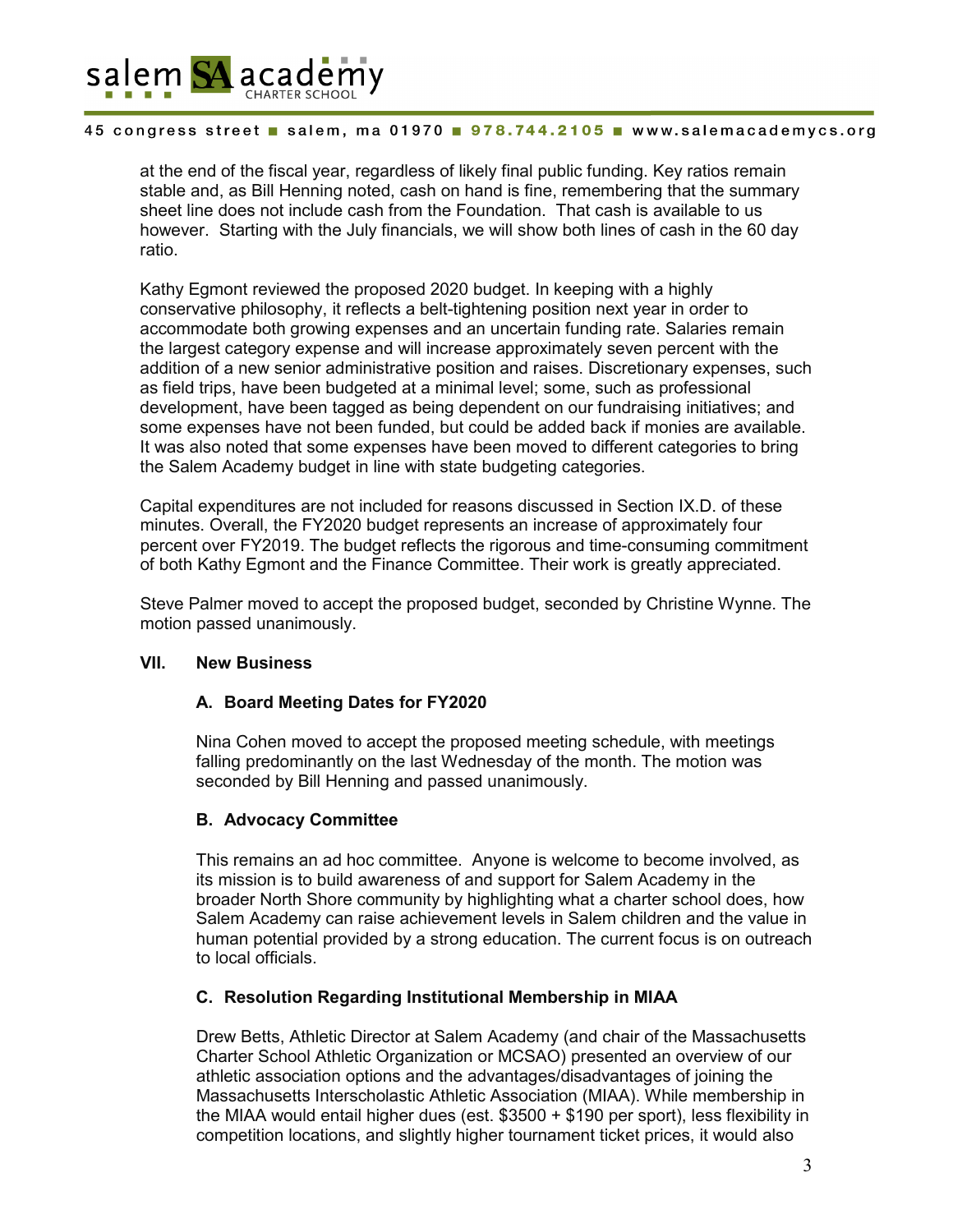

give Salem Academy greater visibility and press coverage, more opportunities for our athletes to be recognized and to participate in leadership conferences, more opportunities for local competition, and the chance for individual-sport athletes (golf, swimming, indoor track) to compete.

Perhaps the biggest advantages are the early September season start, which could prevent conflict with other school events, and the ability to retain students who might otherwise transfer to schools with more substantial athletic programs. MIAA membership is supported by both the Executive Director and the Head of School. David Pabich moved to join the MIAA, seconded by Steve Palmer. The motion passed unanimously.

# **VIII. SFC Report**

Betsy Marashi reported that the annual picnic was a big success—lots of food, activities, fun, 15<sup>th</sup> anniversary trivia, and, of course, the Lombardi Trophy. Similarly, graduation was a wonderful event, with 50 graduates and a very popular graduation speaker, Dr. Richard Haynes of the University of New Hampshire, who had been requested by the senior class. Still ahead is the high honors brunch on June 27th. The SFC will take the summer off and resume with a meeting on September 9th.

# **IX. Other Committee Reports**

# **A. Governance**

The Governance Committee has sent a 15-question self-evaluation to all board members focused on what members believe we do well and what could be improved. The committee is also working on the Executive Director's evaluation and thinking about prospective board members, including those with development and financial expertise and possibly an alumni member.

# B. **Development**

Christine Wynne reported that we are now only \$5,000 short of our \$50,000 annual campaign goal; she is confident we will surpass the goal by the end of the month. Board members are asked to save the date of September  $13<sup>th</sup>$ , for a reception for the new principals at Nina Cohen's home. We anticipate inviting former Trustees, new friends of the school and possible new Board members. The Committee anticipates more events involving business and community leaders, philanthropists, employers, past board members and friends during next year..

# **C. HR Committee**

Rick Winter reported that Massachusetts paid parental leave legislation has been postponed until October; a major reason for the delay is that there are few plans available and the issue of how to prevent double dipping has not been resolved. Accordingly, the Committee will continue to follow how this issue unfolds and develop a plan for Salem Academy as details become available.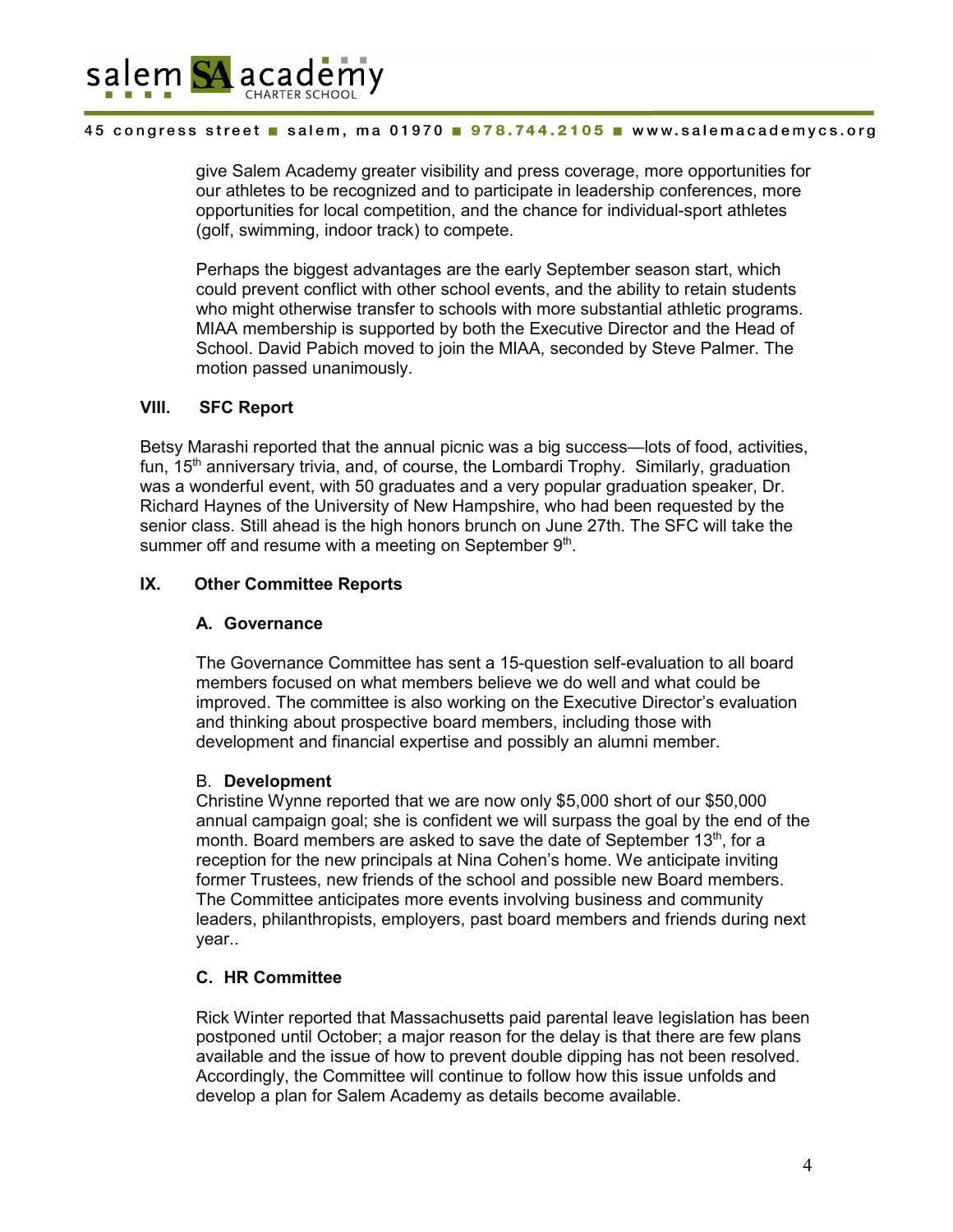

The Committee is also working on developing a more formal and consistent process for exit interviews that will enable us to collect comparable data and identify possible trends.

# **D. Facilities Committee**

Eighteen firms requested our RFP, but only one responded, JJ Walsh Construction. This is due, we believe to the fixed and short construction time frame, the small size of our project, and the fact that firms are already busy. Walsh is a respected contractor and submitted a bid of \$236,000. The highlights of the project are the addition of two breakout rooms, a new office, modifications and redefined access to the learning commons, and an additional bathroom with access from the nurse's office.

We remain hopeful that grant monies will be available from the Read Trust to fund a substantial portion of this project. As a contingency, however, we can finance construction with a loan that would involve annual payments of \$30,000 over a 10 year term.

Adoption of the following resolution was moved by David Pabich, seconded by Rick Jones, and passed unanimously.

Resolved that the Board of Trustees of Salem Academy approves moving forward with the summer construction project for break out rooms and offices.

- The Board authorizes Kathy Egmont, Executive Director, with approval from the Finance Committee, to apply for a loan of up to \$250,000 for a term of no more than 10 years, from Beverly Bank.
- The Board authorizes Kathy Egmont to sign the contract with Walsh Construction for \$236,000 for the project.
- The Board approves the use of the credit line for interim financing if needed before the bank financing is secured.

# **E. Education Committee**

The work of this committee has been focused creating an accountability plan, which was submitted to DESE on June 17<sup>th</sup>. As Dan McCaughey stated, this is a selfdirected plan designed to help us establish and meet five-year goals. As such, we want to set goals that are ambitious but achievable and flexible enough to allow for changes. Because we are the first school to submit a plan, it is being reviewed by DESE and, when accepted, will be brought to the board for a vote by the Education Committee.

# **X***.* **Head of School Report**

Steve Palmer recognized Sean Gass for a successful and well-orchestrated graduation. Sean noted that this was the first time one of our graduates was a parent, noting the efforts of Salem Academy to ensure she had adequate living and daycare in place. It was also important to champion her for successfully handling the difficult job of being both parent and student. Salem Academy's team effort has meant that she was not only